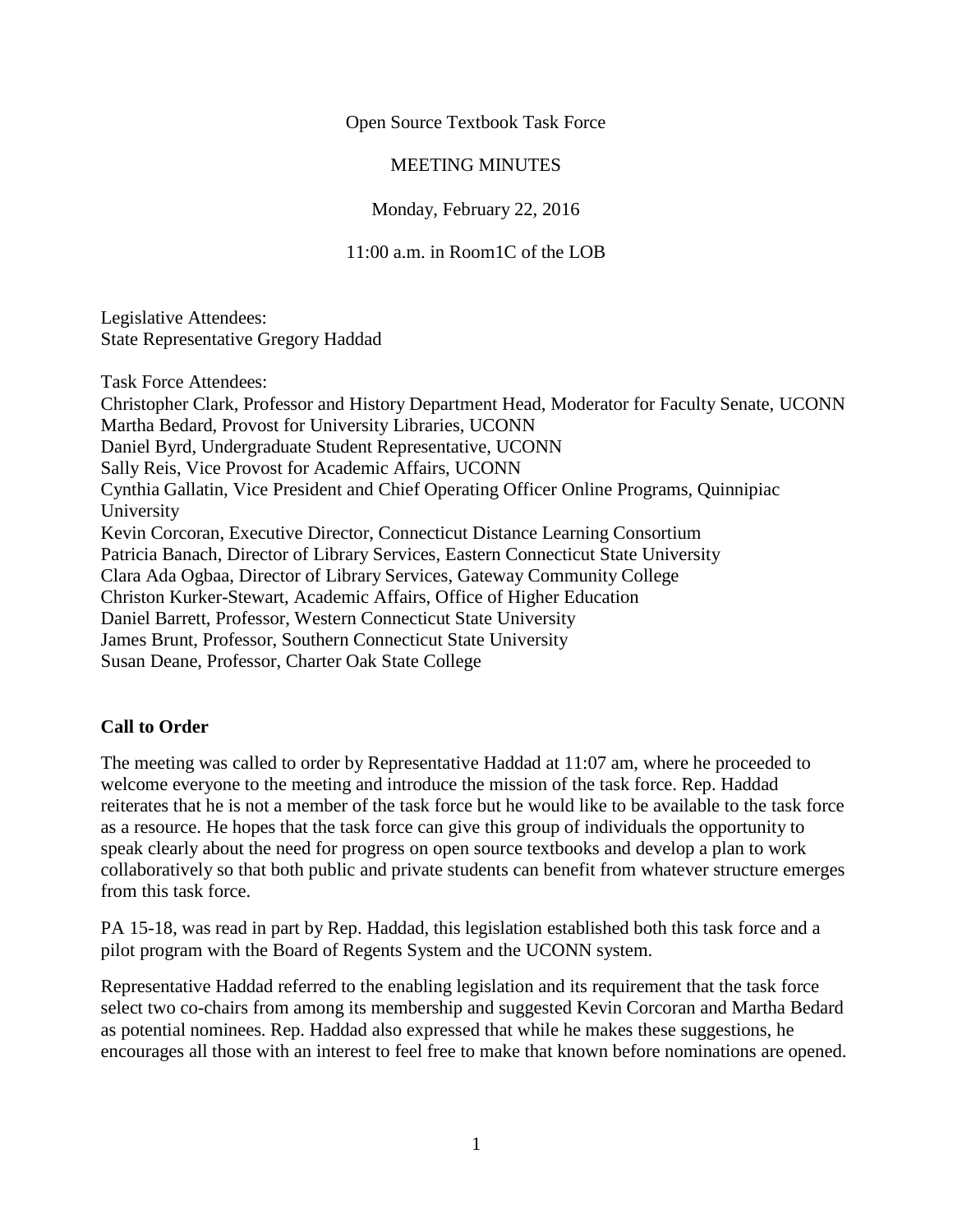Daniel Barrett indicated that he would like to see one of the co-chairs held by non-administrative personnel to adequately represent those faculty members who will be crucial in this process moving forward.

Rep. Haddad opened the floor for nominations. Sally Reiss nominated Martha Bedard, seconded by Christopher Clark. Martha Bedard, UCONN representative, was elected co-chair of the task force unanimously. Co-chair Bedard continued the election process for the second co-chair. She opened the floor for nominations. Patricia Banach nominated Kevin Corcoran, Cynthia Gallatin seconded. Daniel Barrett was nominated by James Brunt, and seconded himself. Kevin Corcoran was elected co-chair of the task force unanimously.

## **Discussion**

The newly elected co-chairs began the discussion to understand how the various higher education institutions in the state are using open-source textbooks currently.

The co-chairs will share survey tools to get a baseline to understand where our faculties and institutions are related to open-source textbooks.

Co-chair Corcoran would like to see experts, locally and regionally, to be involved in the work of the task force, whether they are participants of the task force itself or as presenters to inform the members. Organize and vet the material that already exists on OER (Open Educational Resources).

Chris Clark mentions the needs of our adjunct faculty because they are an important part of our system, in addition to our professional faculty.

James Brunt mentioned the need to compare and contrast open-source material to the materials bought from publishers. Co-chair Bedard states that there are faculty mini grants at UCONN to address this concern.

Co-chair Corcoran offered the suggestion that the task force look into a potential long-term goal and what other states have done legislatively and their policy approaches. The Federal government has made huge strides in this area, with the Affordable College Textbook Act. If it is publicly funded it should be publicly available.

Patricia Banach points to a model utilized by the state of Georgia, which has an incentive program for faculty to evaluate and analyze open educational resources for them to incorporate into their courses. She also reminds the task force of the time commitment this type of process will take faculty members to accomplish.

Cynthia Gallatin mentions that publishers provide these very attractive packages, which include assessment materials and adaptive learning platforms which may heavily assist faculty members.

Co-chair Bedard mentioned, OpenStax- Rice University.

Daniel Barrett considered the needs of faculty. He reiterates what Cynthia Gallatin discussed early in regard to the publisher's packages, but discusses the quizzes, flashcards, test banks that may be an advantage for both students and faculty if they are being utilized appropriately.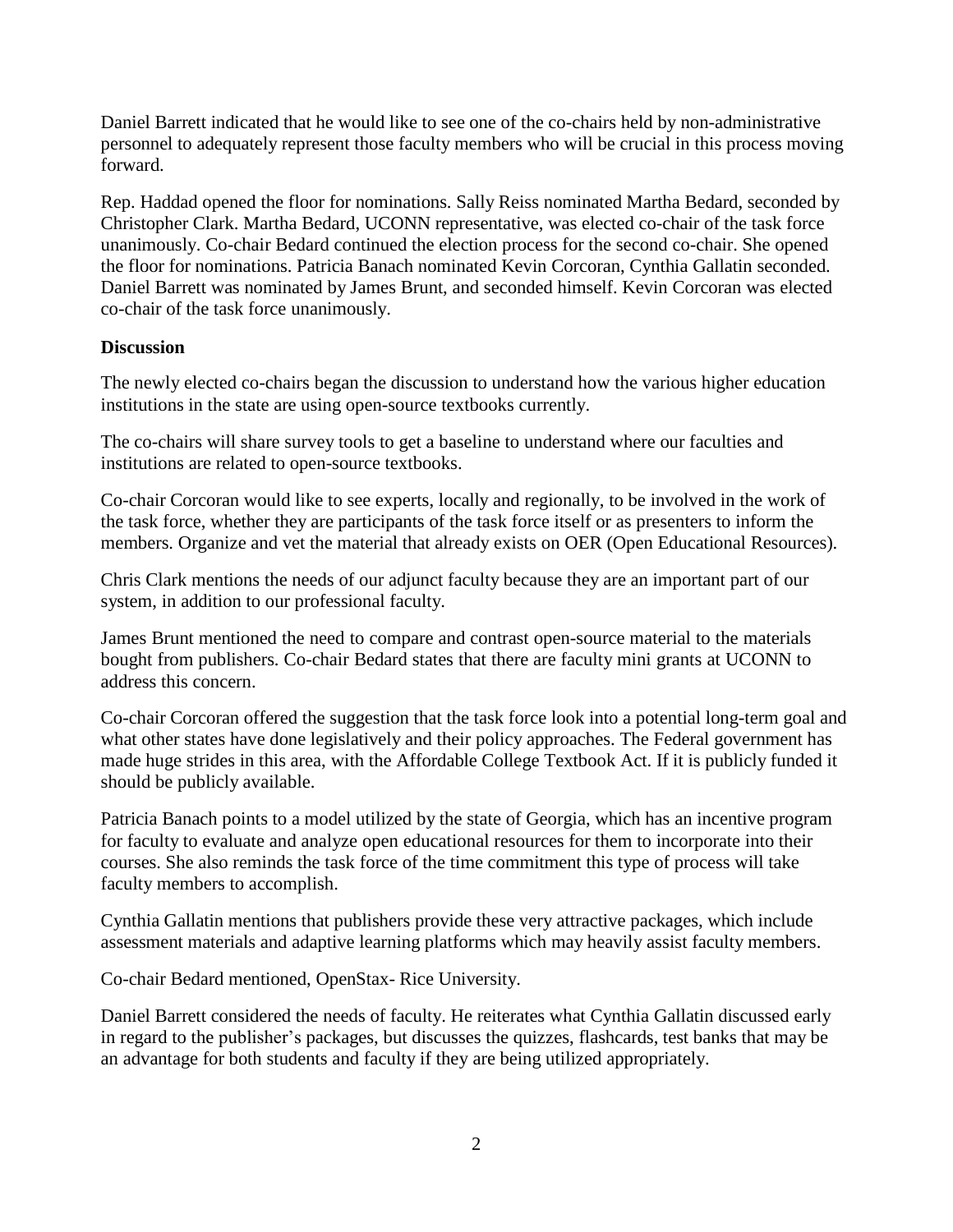James Brunt mentioned the idea of student access and the importance of recognizing that some students across Connecticut only have access to online resources through their phones, so while we are having these discussions, it is important to keep a broad definition of access in mind.

Christopher Clark summarizes the topics thus far: provision, communication, and widening access. He ponders, what examples exist or need to be invented in order to convey how we think about what we are trying to achieve? Our university systems are complex and have a multitude of different disciplines. Is there a target regarding how much to reduce the expense to students? Are there existing examples we could follow? Do we have a benchmark to establish the outcome of what we should achieve through this type of program?

Co-chair Corcoran poses the questions, what is our end goal for Connecticut? We are aware of our legislative goal, but one for the whole state of Connecticut; Is it to solely reduce textbook cost for students, is it more focused on affordability or zero cost sum; will we consider anything about student outcomes or student improvements in here? We discussed open textbooks to date, but open community is a much broader conversation to define and discuss moving forward. The appropriate phrase may be "when appropriate" so we aren't trying to do a universal replacement of all commercial textbooks, etc.

Patricia Banach mentions the importance of faculty talking to other faculty, focus on committee, on open resources. UMASS Amherst- looking at the hybrid model, and leveraging existing money.

Sally Reiss, faculty feel overwhelmed by all the options they have available to them, and find it difficult to make a decision regarding what resources to utilize. Can we come up with options for them based on content area or case studies?

Daniel Barrett – Disciplines are very important to consider as we discuss the way we move forward, some disciplines update more frequently than others. For instance, psychology moves more quickly because of constant new research; history wouldn't likely need to update their textbooks as often. Maybe a student will have to buy an older version of the textbook, but have access to important updates regarding the course material online resources.

Christopher Clark insisted that history does, in fact, change. Although, he does agree that different disciplines have different models. He emphasizes the idea that we need to find what is affordable and what will make the most difference in the lives of Connecticut students. Where will our efforts be most cost effective for students? We could provide a system that models the marketplace, because the marketplace is what ultimately determines pricing and product quality with respect to each other.

Cynthia Gallatin –What are our goals short term and long term? Faculty awareness and long-term process.

Co-chair Bedard states that since we have short period of time to work as a task force on this, we should develop some short term goals.

Co-chair Corcoran mentions that we can come up with short term goals by utilizing information and models from other universities that have implemented these types of programs across the U.S.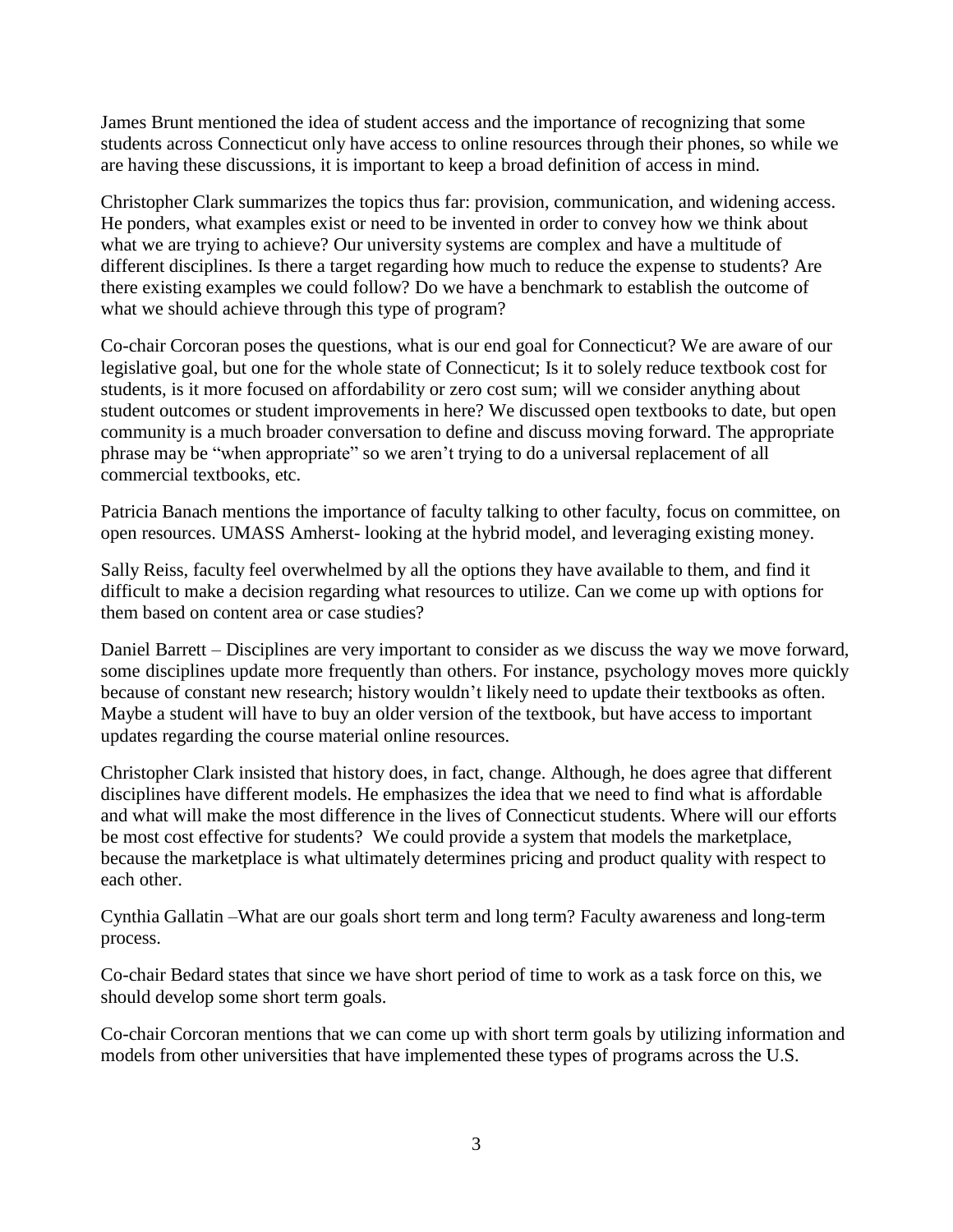Cynthia Gallatin questions whether we have an existing repository or if we can pull everyone's pieces together to create one.

Co-chair Bedard states that UCONN currently has a repository on their website for UCONN faculty and students, and reiterates that if we can get faculty talking to other faculty members, we will likely be more successful in implementing this type of program.

Sally Reiss mentions that Martha Bedard did a presentation at UCONN to department heads, which may be the way to go as we start to think about informing faculty of OER (Open Educational Resources) throughout Connecticut. Pat and Kevin both make similar comments relating to a universal guide of repositions and the importance of faculty in this process.

Patricia Banach brings up an important point addressing the need to find common ground in the task force and work on those things to move forward.

Co-chair Bedard discusses the differences between affordability or strictly open sources, and poses the question: how do we move the market toward affordability?

Chris Clark – Are there models of publishers of who have come into the market to make books more affordable?

Co-chair Corcoran – There are second-generation publishers who offer online texts but with print copies for one-third of the price of commercial textbook companies.

Patricia Banach – This can easily influence the market place, but these companies need to realize that their unfair profit margins cannot be sustained.

James Brunt mentions the bookstore mark-up and questions if faculty understand that markup when selecting the texts for their courses.

Daniel Byrd, emphasizes that we should be targeting the introductory courses with high cost textbooks. Since the courses have content that doesn't change often, and the textbooks are usually very expensive and widely used among students, this would be a good place to focus our efforts.

More discussion was held relating to the way students acquire their textbooks, whether it is through other online sources, or sharing with their peers. There was a survey done two years ago at UCONN to identify information relating to student textbook use, which could easily provide data and be replicated for more recent information. Dan Byrd will provide this survey data at the next task force meeting.

Co-chair Bedard states that we should be encouraging faculty to share content, MIT can be used as a model for this concept.

Discussion continued regarding the importance of raising awareness around available OER (Open Educational Resources), and the potential of utilizing a PowerPoint to inform faculty of the resources available to them to help reduce costs to students.

Daniel Barrett mentioned the fine line that exists legally with fair use. Christopher Clark suggested the development of a power point presentation which could include a brief legal guide to make faculty aware, and ultimately reduce some of the legal grey area.